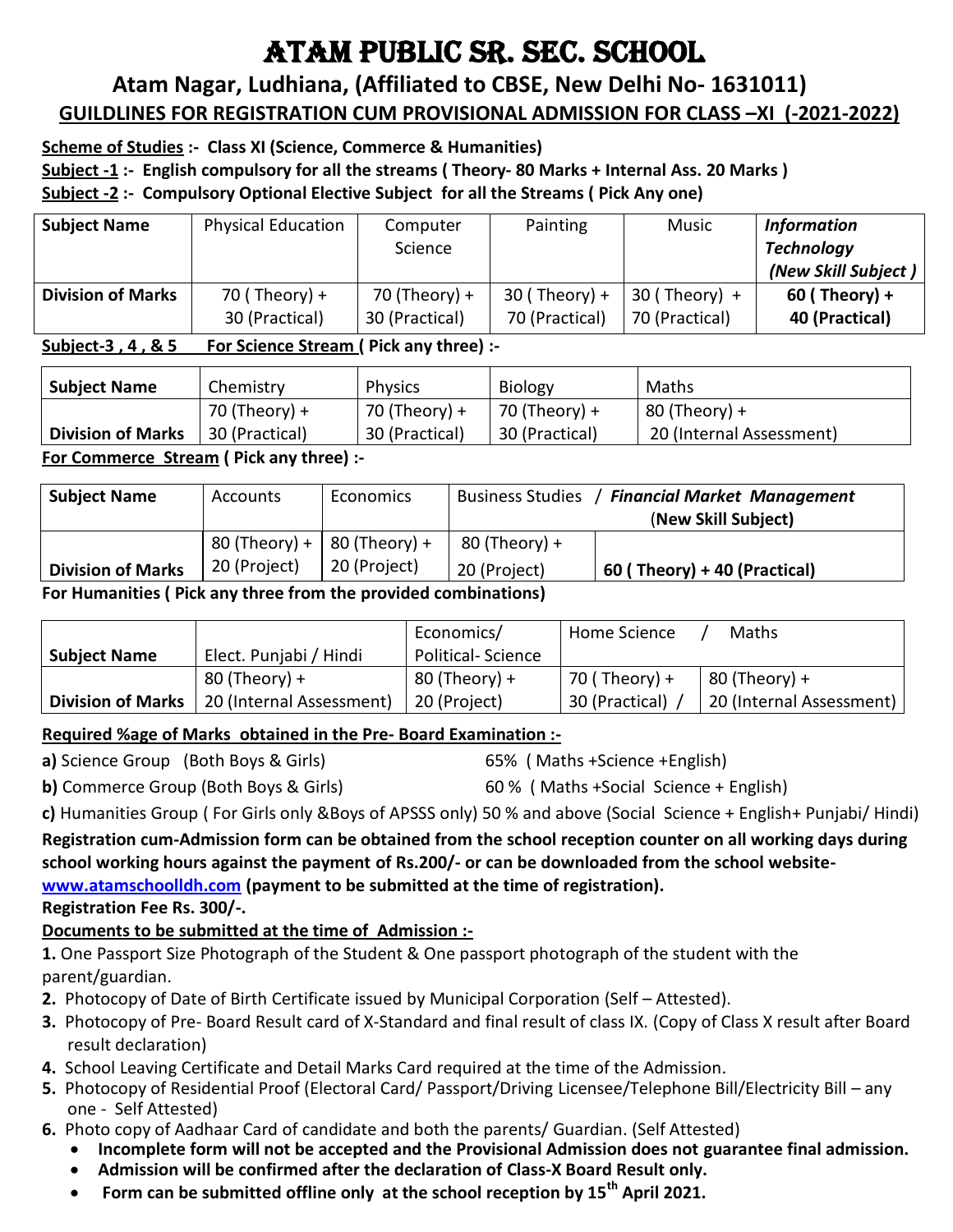

# ATAM PUBLIC SR. SEC. SCHOOL

**Atam Nagar, Ludhiana (Affiliated to CBSE, New Delhi No- 1631011)** 

## **Registration/Admission Form for XI**



| Form No. $\sqrt{2\pi}$                                                                                                               |                      | Reg No. ___________        |  |     |  |                     |                   | Admission No.                          |
|--------------------------------------------------------------------------------------------------------------------------------------|----------------------|----------------------------|--|-----|--|---------------------|-------------------|----------------------------------------|
| <b>Name of the Pupil</b><br>(In Block Letters)<br>Admission to Class _______________________ Stream ( Science, Commerce, Humanities) |                      |                            |  |     |  |                     |                   |                                        |
| Gender :- Male ______ Female ______                                                                                                  |                      |                            |  |     |  |                     |                   | Affix here the latest                  |
| Date of Birth in figures                                                                                                             |                      |                            |  |     |  |                     |                   | passport size                          |
|                                                                                                                                      |                      |                            |  |     |  |                     |                   | photograph<br>of the student           |
|                                                                                                                                      |                      |                            |  |     |  |                     |                   |                                        |
|                                                                                                                                      |                      |                            |  |     |  |                     |                   |                                        |
| Marks %age obtained in the Final Examination in Class IX (overall %)                                                                 |                      |                            |  |     |  |                     | $=$ %             |                                        |
| Marks %age obtained in the Pre – Board Examination in Class $X$ (over all %)                                                         |                      |                            |  |     |  |                     | $=$ $\frac{9}{6}$ | Affix here the latest<br>passport size |
| % for Humanities - (English + Social Science + Punjabi / Hindi)                                                                      |                      |                            |  |     |  |                     | $=$ %             | photograph                             |
| % for Commerce $-$ (English + Social Science + Maths)<br>$=$ %                                                                       |                      |                            |  |     |  | of the student with |                   |                                        |
| % for Science - (English + Science + Maths)                                                                                          |                      |                            |  |     |  |                     | $=$ %             | Parents/Guardian                       |
|                                                                                                                                      |                      |                            |  |     |  |                     |                   |                                        |
|                                                                                                                                      |                      |                            |  |     |  |                     |                   |                                        |
| Pupil's Aadhaar Card Number :-                                                                                                       |                      |                            |  |     |  |                     |                   |                                        |
| <b>Religion :-</b> ________ Category (Provide certificate wherever applicable)- Gen   SC   ST  <br><b>OBC</b><br><b>EWS</b>          |                      |                            |  |     |  |                     |                   |                                        |
| <b>Disability, if any</b> (Please mention and attach medical certificate) :-<br>Details of Parents -                                 |                      |                            |  |     |  |                     |                   |                                        |
| <b>Mother</b><br><b>Father</b>                                                                                                       |                      |                            |  |     |  |                     |                   |                                        |
| <b>Name</b>                                                                                                                          |                      |                            |  |     |  |                     |                   |                                        |
| Occupation                                                                                                                           |                      |                            |  |     |  |                     |                   |                                        |
| <b>Educational</b>                                                                                                                   |                      |                            |  |     |  |                     |                   |                                        |
| Qualification                                                                                                                        |                      |                            |  |     |  |                     |                   |                                        |
| <b>Aadhaar Card No.</b>                                                                                                              |                      |                            |  |     |  |                     |                   |                                        |
| <b>Annual Income</b>                                                                                                                 |                      |                            |  |     |  |                     |                   |                                        |
| If Real Brother(s) / sister (s) is studying in the school, provide the following:-                                                   |                      |                            |  |     |  |                     |                   |                                        |
| <b>Name</b>                                                                                                                          | <b>Admission No.</b> | <b>Class &amp; Section</b> |  | Age |  |                     |                   | <b>Branch of the School</b>            |

| (At School/District/State Level) |  |
|----------------------------------|--|

**Co- Circular Activities \_\_\_\_\_\_\_\_\_\_\_\_\_\_\_\_\_\_\_\_\_\_\_\_\_\_\_\_\_\_\_\_\_\_\_\_\_\_\_\_\_\_\_\_\_\_\_\_\_\_\_\_\_\_\_\_\_\_\_\_\_\_\_\_\_\_\_\_\_\_\_\_**